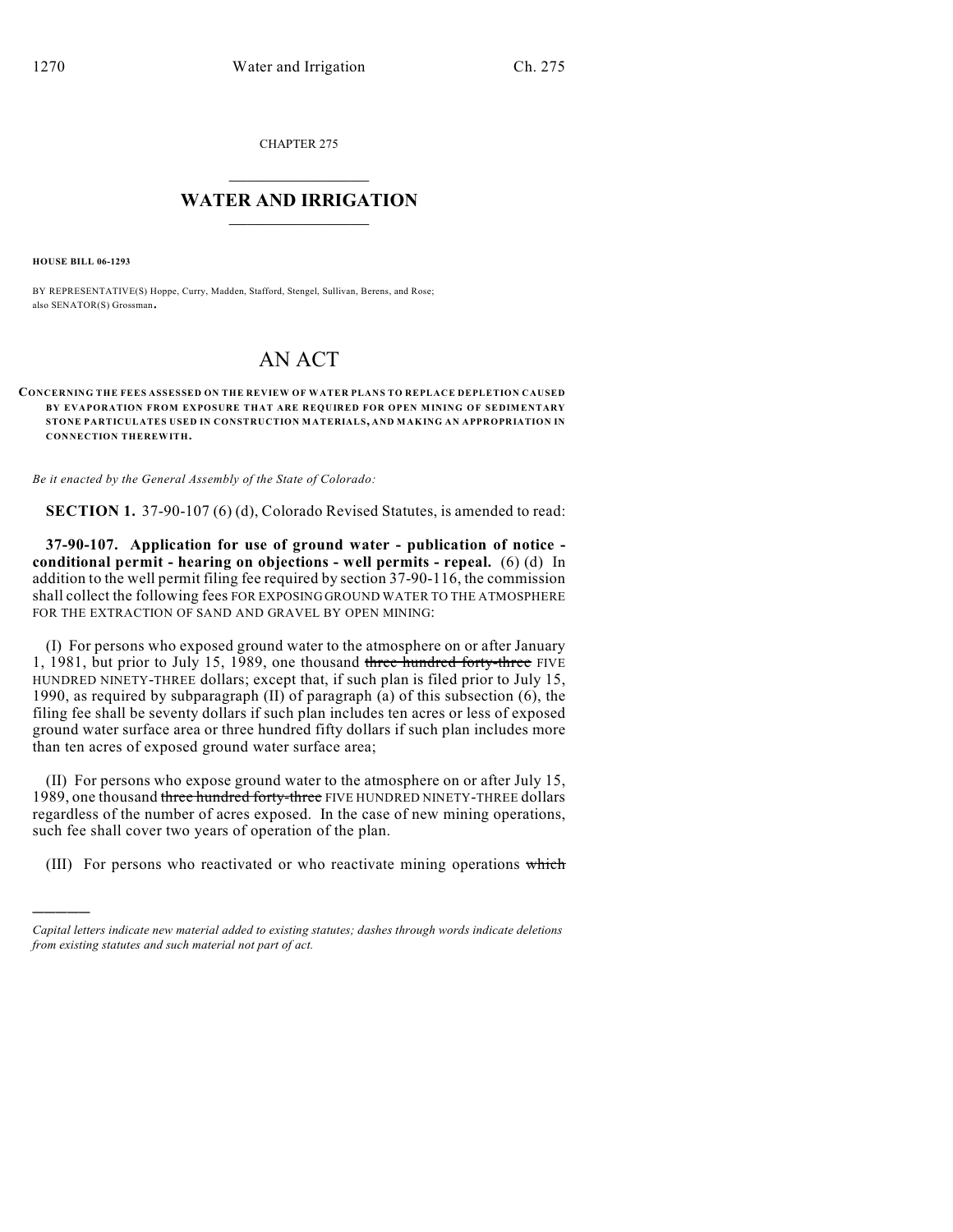THAT ceased activity prior to January 1, 1981, and who enlarge the surface area of any gravel pit lake beyond the area it covered before the cessation of activity, one thousand three hundred forty-three FIVE HUNDRED NINETY-THREE dollars;

(IV) For persons who request renewal of an approved substitute water supply plan prior to the expiration date of the plan, two hundred seventeen FIFTY-SEVEN dollars regardless of the number of acres exposed;

(V) For persons whose approved substitute water supply plan has expired and who submit a subsequent plan, one thousand three hundred forty-three FIVE HUNDRED NINETY-THREE dollars regardless of the number of acres exposed. An approved plan shall be considered expired if the applicant has not applied for renewal before the expiration date of the plan. The state engineer shall notify the applicant in writing if the plan is considered expired.

(VI) For persons whose proposed substitute water supply plan was disapproved and who submit a subsequent plan, one thousand three hundred forty-three FIVE HUNDRED NINETY-THREE dollars regardless of the number of acres exposed. The state engineer shall notify the applicant in writing of disapproval of a plan.

**SECTION 2.** 37-90-137 (11) (e), Colorado Revised Statutes, is amended to read:

**37-90-137. Permits to construct wells outside designated basins - fees permit no ground water right - evidence - time limitation - well permits repeal.** (11) (e) In addition to the well permit filing fee required by subsection (2) of this section, the state engineer shall collect the following fees FOR EXPOSING GROUND WATER TO THE ATMOSPHERE FOR THE EXTRACTION OF SAND AND GRAVEL BY OPEN MINING:

(I) For persons who exposed ground water to the atmosphere on or after January 1, 1981, but prior to July 15, 1989, one thousand three hundred forty-three FIVE HUNDRED NINETY-THREE dollars; except that, if such plan is filed prior to July 15, 1990, as required by subparagraph (II) of paragraph (a) of this subsection (11), the filing fee shall be seventy dollars if such plan includes ten acres or less of exposed ground water surface area or three hundred fifty dollars if such plan includes more than ten acres of exposed ground water surface area;

(II) For persons who expose ground water to the atmosphere on or after July 15, 1989, one thousand three hundred forty-three FIVE HUNDRED NINETY-THREE dollars regardless of the number of acres exposed. In the case of new mining operations, such fee shall cover two years of operation of the plan.

(III) For persons who reactivated or who reactivate mining operations which THAT ceased activity prior to January 1, 1981, and enlarge the surface area of any gravel pit lake beyond the area it covered before the cessation of activity, one thousand three hundred forty-three FIVE HUNDRED NINETY-THREE dollars;

(IV) For persons who request renewal of an approved substitute water supply plan prior to the expiration date of the plan, two hundred seventeen FIFTY-SEVEN dollars regardless of the number of acres exposed;